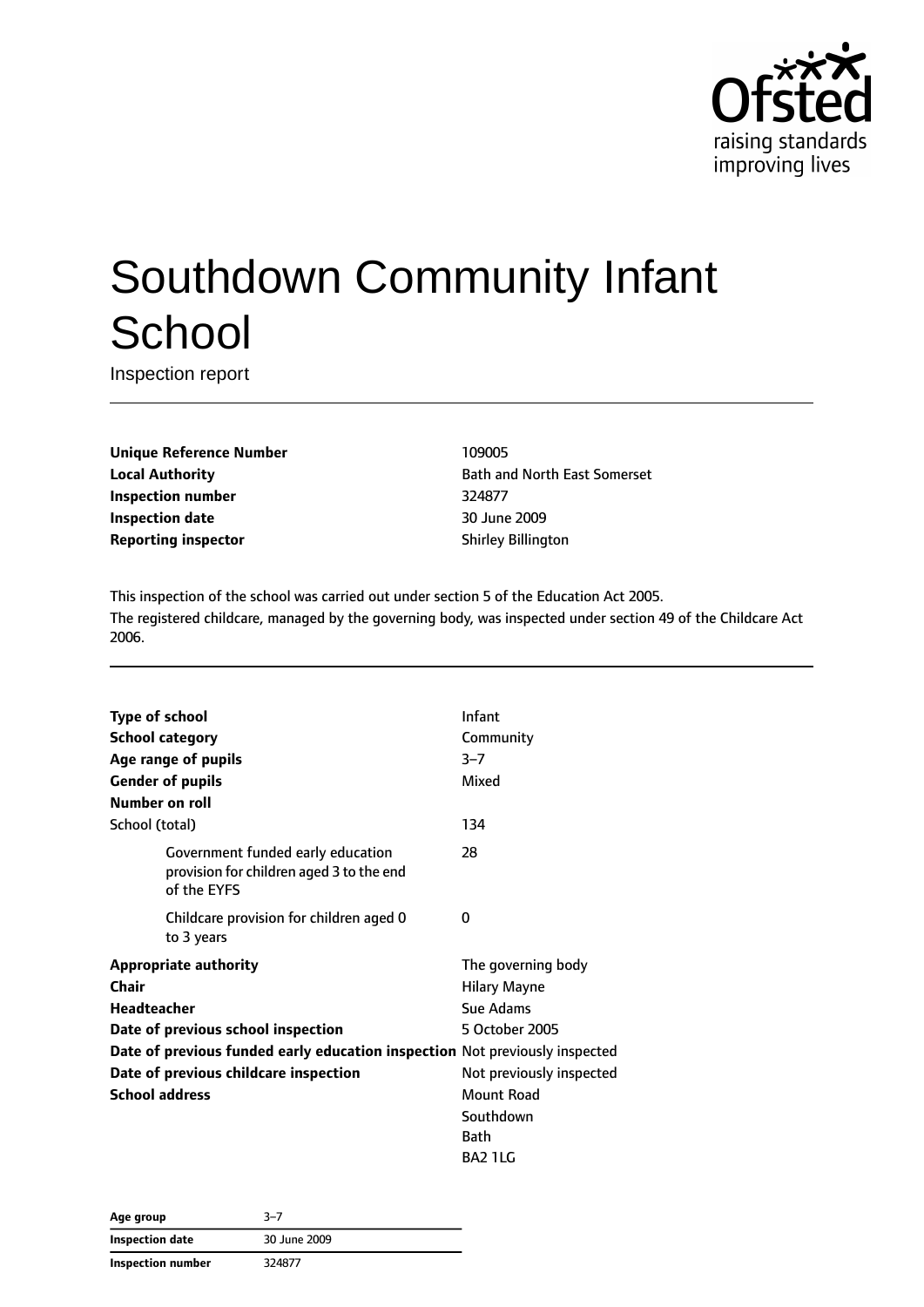**Telephone number** 01225 424950 **Fax number** 01225 310051

| Age group         | 3–7          |
|-------------------|--------------|
| Inspection date   | 30 June 2009 |
| Inspection number | 324877       |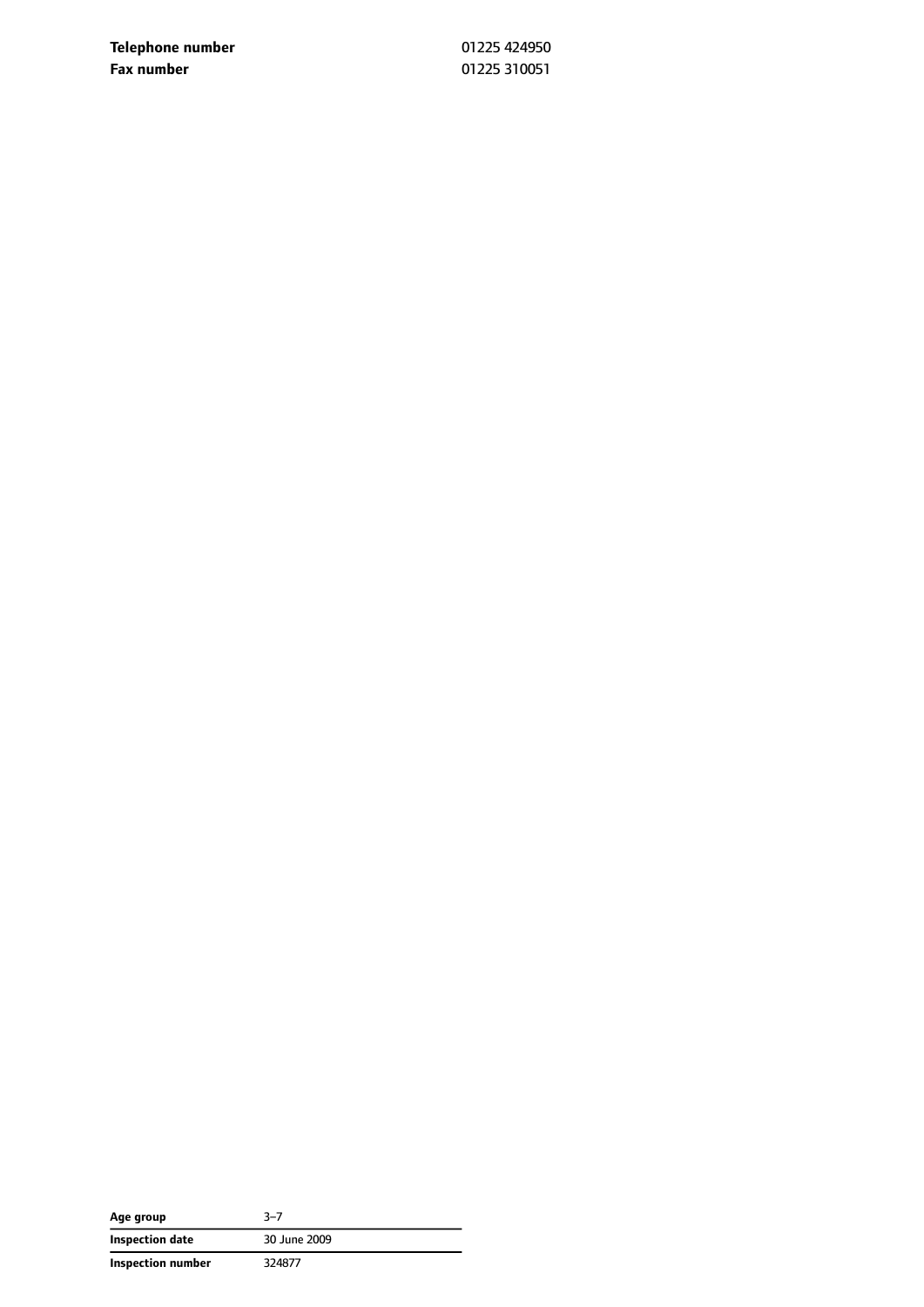.

<sup>©</sup> Crown copyright 2009

Website: www.ofsted.gov.uk

This document may be reproduced in whole or in part for non-commercial educational purposes, provided that the information quoted is reproduced without adaptation and the source and date of publication are stated.

Further copies of this report are obtainable from the school. Under the Education Act 2005, the school must provide a copy of this report free of charge to certain categories of people. A charge not exceeding the full cost of reproduction may be made for any other copies supplied.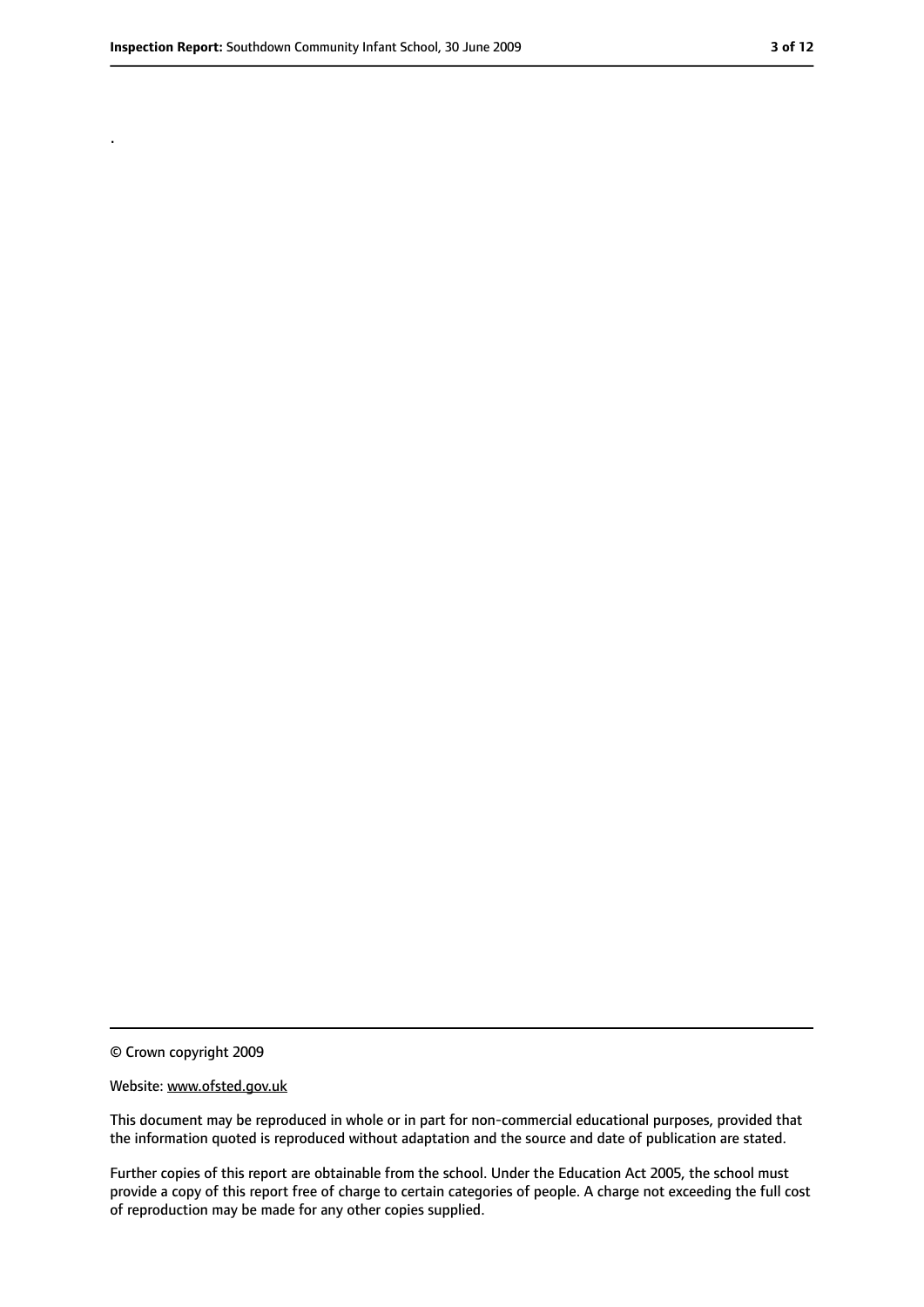# **Introduction**

The inspection was carried out by two additional inspectors.

## **Description of the school**

This is a small infant school situated in an area with significant social and economic challenges. A high proportion of pupils are eligible for free school meals. The proportion that has learning difficulties and/or disabilities is above average. The majority of pupils are of White British heritage, but there are increasing numbers from a variety of minority ethnic groups. A small number of these are in the early stages of learning English as an additional language.

Children in the Nursery and Reception Year are taught together in a unit for the Early Years Foundation Stage. Nursery children attend part-time, but parents are able to use their childcare vouchers for extra sessions if they wish.

## **Key for inspection grades**

| Outstanding  |
|--------------|
| Good         |
| Satisfactory |
| Inadequate   |
|              |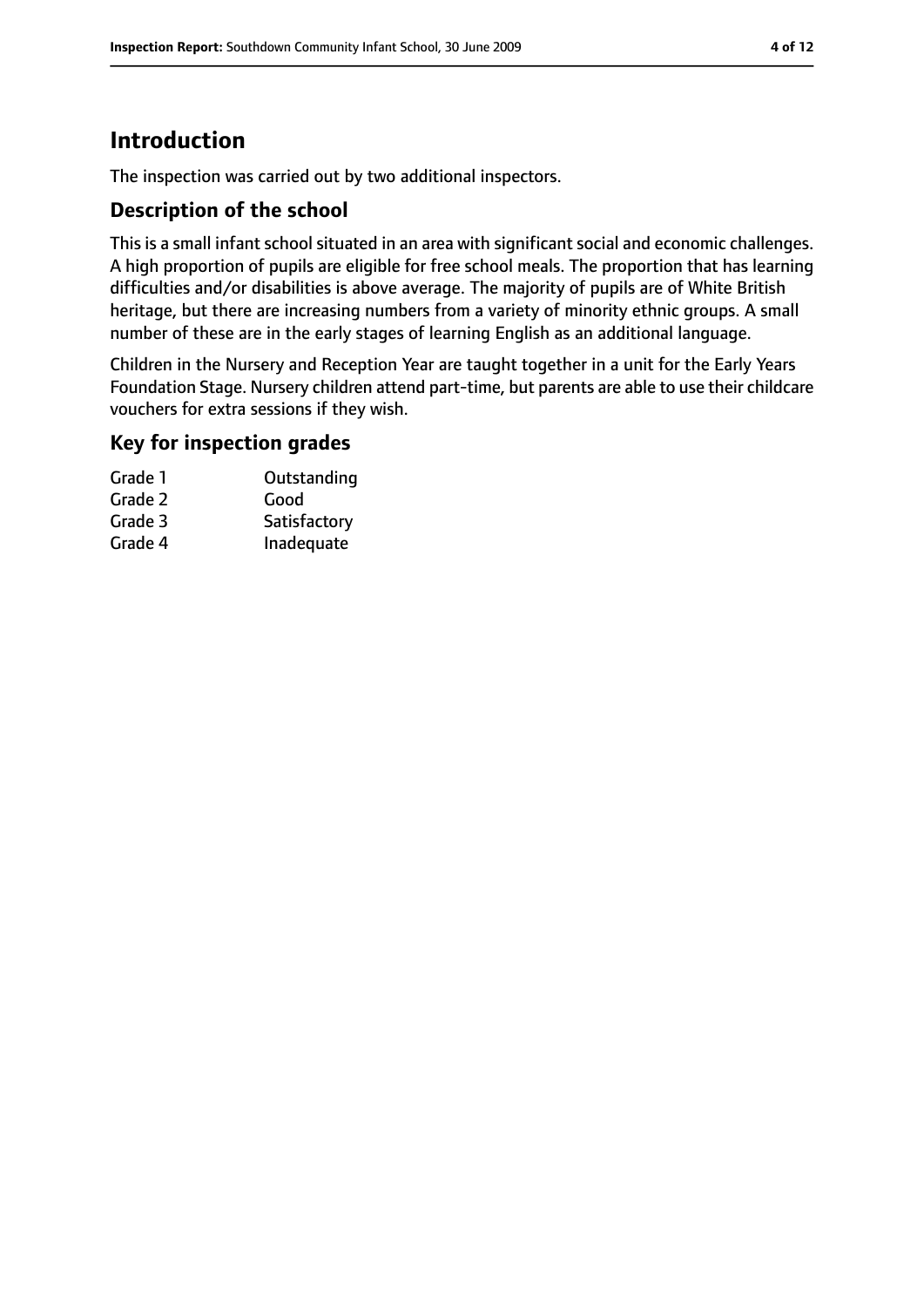# **Overall effectiveness of the school**

#### **Grade: 1**

This is an outstanding school. It is exceptionally successful in meeting the wide- ranging needs of its pupils and ensuring that each individual benefits from all that it has to offer. Almost all parents are positive about every aspect of the school's work. Several made comments such as, 'My daughter has gained in confidence and will be sad to leave' and 'In this caring environment, it is easy to see how the children achieve their goals.' There are three main factors that contribute to the school's success.

The first is the excellent care, support and guidance provided. Pastoral care is of the highest order, particularly for those pupils who need extra support to cope with either short- or long-term difficulties. The school offers a wide range of carefully tailored programmes to meet individual needs. These include, for example, specific strategies to boost pupils' skills in key aspects of literacy or numeracy and support plans to help individuals to overcome behavioural or emotional difficulties. The impact of these early interventions is evident in pupils' rapid gains in learning and their growing ability to understand how to cope with feelings of anger or frustration. One boy, for example, explained that keeping a diary was helping him to think about how to change his behaviour. Partnerships with parents and other agencies are exceptionally strong and the school actively supports its local community. A range of initiatives has been introduced, such as the 'stay and play' club for parents and carers with young children, and drop-in sessions to talk to the school's parent liaison adviser. These provide excellent opportunities for families to meet together, to seek advice if they need it and to gain confidence in supporting their children's learning.

Secondly, the school effectively adapts all aspects of provision to meet the needs of the pupils. Teaching and learning throughout the school are outstanding because a wide range of strategies is used to extend pupils' skills and understanding, whatever their starting points. Excellent relationships within the classroom provide a firm foundation for successful learning. Pupils are skilfully engaged in lessons and exceptionally well motivated to succeed. The curriculum is exemplary because of the emphasis placed on equipping pupils to be successful learners. This is evident in an exceptionally strong programme to boost pupils' skills in language. Many children start school with a limited vocabulary and lack confidence in expressing their ideas. High priority is therefore given to improving their oral skills in order to secure a firm foundation for the development of literacy skills. This is done within a range of topics and themes that are highly relevant to the pupils' needs and interests.

The third element is highly effective leadership. The headteacher and staff are ambitious for the pupils and each 'goes the extra mile' to help them to succeed. Systems for tracking pupils' progress are very thorough and the information is very well used to pick up any that are not doing as well as they should and provide extra support where necessary. Very challenging targets are set for pupils' attainment at the end of Year 2 and the vast majority meet and often exceed these. It is testament to the school's success that groups that may have barriers to learning, such as those in the early stages of learning English and those on free school meals, do at least as well as their peers and attain much higher standards than similar groups nationally.

The outcome of excellent provision and exceptionally strong leadership is that pupils' personal development is outstanding and they achieve exceptionally well. From a low base on entry to the Nursery, children make good, and at times rapid, progress in the Early Years Foundation Stage. While standards are below average at the end of the Reception Year, the excellent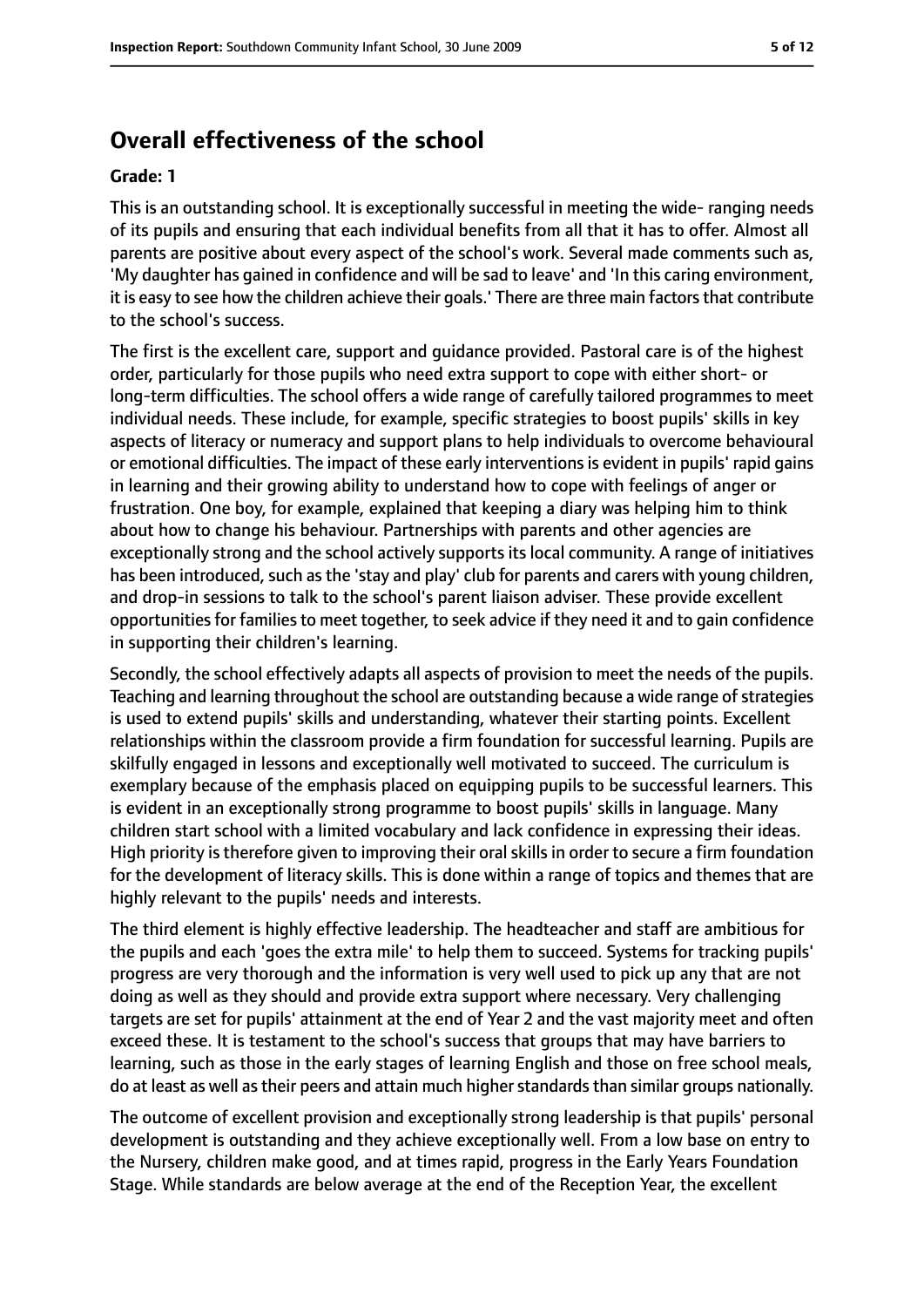foundation that children have is successfully built on in Years 1 and 2. As a result, by the end of Year 2, standards in reading, writing and mathematics are above average. Pupils are very well prepared in almost all respects for the next stage in their learning and for later life. However, their awareness of the diversity of cultures represented in the United Kingdom and globally is very limited.

## **Effectiveness of the Early Years Foundation Stage**

#### **Grade: 1**

Children are offered an exceptional range of stimulating experiences within a secure and well-organised learning environment. Children of all abilities make at least good progress in all areas of learning. In particular, they make outstanding progress in their acquisition of early reading skills and in developing knowledge and understanding of the world. Writing is a weaker area and girls have generally made better progress than boys in this area. The curriculum has been adjusted to engage boys more actively in literacy-related activities and the most recent assessments show an increase in the proportion of boys attaining levels expected for their age.

Children develop confidence as learners and many of the older ones work well independently and in small groups. They often show exceptional concentration in practical tasks. A high degree of attention is paid to ensuring children's welfare. Their achievements are carefully tracked through observational notes and photographs that form attractive 'learning diaries'. These are shared with parents, so that they begin to get a clear view of their children's learning and areas for development. Provision is exceptionally well led and managed. Staff work very closely as a team and are well deployed to ensure a good balance between adult-led and child-initiated activities. Nursery provision is managed flexibly so that children can stay for lunch or benefit from extra sessions if parents wish. Several parents commented on the excellent start provided in the Early Years Foundation Stage. Their views are summed up by one: 'I love the focus on play, the support of all adults and the good home-school communication.'

# **What the school should do to improve further**

■ Extend opportunities for pupils to learn about the diversity of cultures represented in the United Kingdom and the wider world.

# **Achievement and standards**

#### **Grade: 1**

There was good improvement in the results of assessments at the end of Year 2 in 2008 when standards rose to above national averages in reading, writing and mathematics. Initial data for current Year 2 pupils show that this improvement has been maintained. There has been an increase in pupils attaining higher levels but the high proportion of pupils with learning difficulties and/or disabilities in this year group is likely to result in overall standards that are broadly similar. Nevertheless, what the results clearly demonstrate is that pupils of all abilities do well in relation to their starting points. Although both boys and girls achieve exceptionally well, there is a difference in their performance that reflects the national picture. The school has identified that boys do particularly well in mathematics and therefore adjustments have been made to the curriculum to boost their skills in literacy to the same level. This is bringing about improvement, and the gap in boys' and girls' achievement, which is most evident in writing, is beginning to close.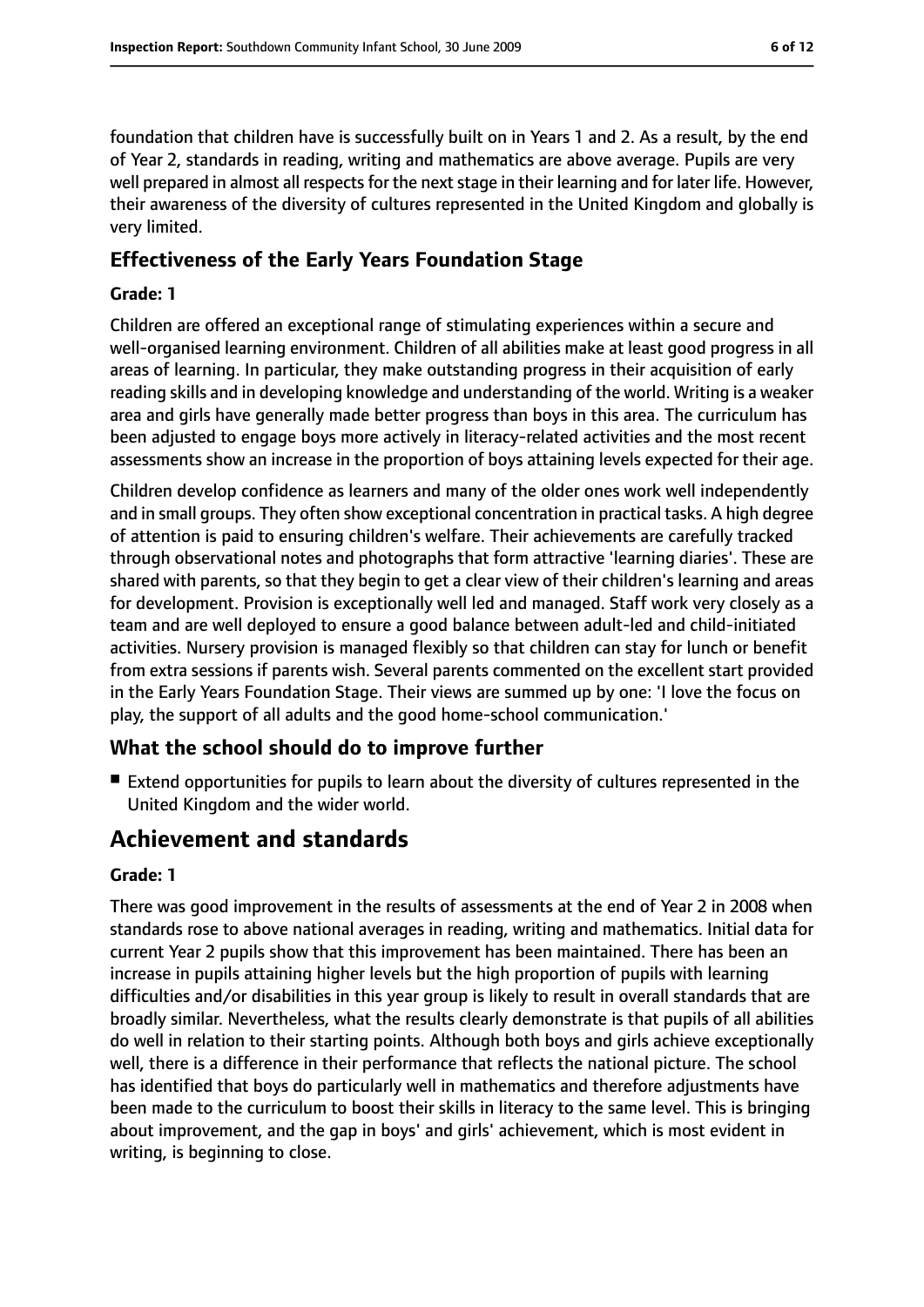# **Personal development and well-being**

#### **Grade: 1**

Pupils show they enjoy school by their eagerness to do well in lessons and their enthusiasm for the wide range of additional activities offered. Their behaviour is excellent. They develop exceptionally positive attitudes to learning and say they like school because it is a place where they can 'easily make friends'. Pupils of all backgrounds form excellent relationships with adults and peers. They feel very safe in school and are clear that they would turn to an adult if they have any concerns. They recognise the importance of making healthy choices at lunchtime and being active in the playground or through participation in a variety of sporting activities.

Pupils' spiritual, moral, social and cultural development is good. Through a link with a school in Zambia and fundraising for various charities, pupils learn to appreciate the needs of others. They readily take on a range of responsibilities and make an excellent contribution to making decisions, for example about lunchtime activities, through the school council. Attendance levels, which were very low in the past, have considerably improved and the school has had great success in reducing the number of persistent absentees. Almost all pupils' attendance is good and they fully benefit from all the school has to offer.

# **Quality of provision**

# **Teaching and learning**

#### **Grade: 1**

Learning is supported exceptionally well because teachers have a thorough understanding of pupils' needs and abilities. Work is carefully planned to support the next step in their learning. Learning support assistants make an excellent contribution to the quality of learning, particularly when working with small groups on specific support programmes. Resources, particularly interactive whiteboards, are used very effectively to engage pupils' interests and to demonstrate key teaching points. Relationships are excellent and most older pupils show good ability to sustain concentration and work independently.

# **Curriculum and other activities**

#### **Grade: 1**

The curriculum is exceptionally well planned to meet the needs of individual pupils. Successful adaptations have been made over the past year to motivate boys to write for a variety of purposes, through, for example, work on topics such as 'mini-beasts' and 'superheroes'. Pupils are encouraged to make links across different subjects so that they apply their literacy and numeracy skills, for instance to record their findings in science.

Pupils' experiences are extended well through participation in local events, working with visitors to the school and a variety of visits, for example to a city farm, Bath Abbey and local shops. Pupils enjoy an excellent range of lunchtime and after-school activities, including sports and musical events, gardening and a computer club.

## **Care, guidance and support**

#### **Grade: 1**

Rigorous procedures are in place to ensure that pupils feel safe and secure in school. Excellent links with outside agencies, such as mental health services and the school nurse, are particularly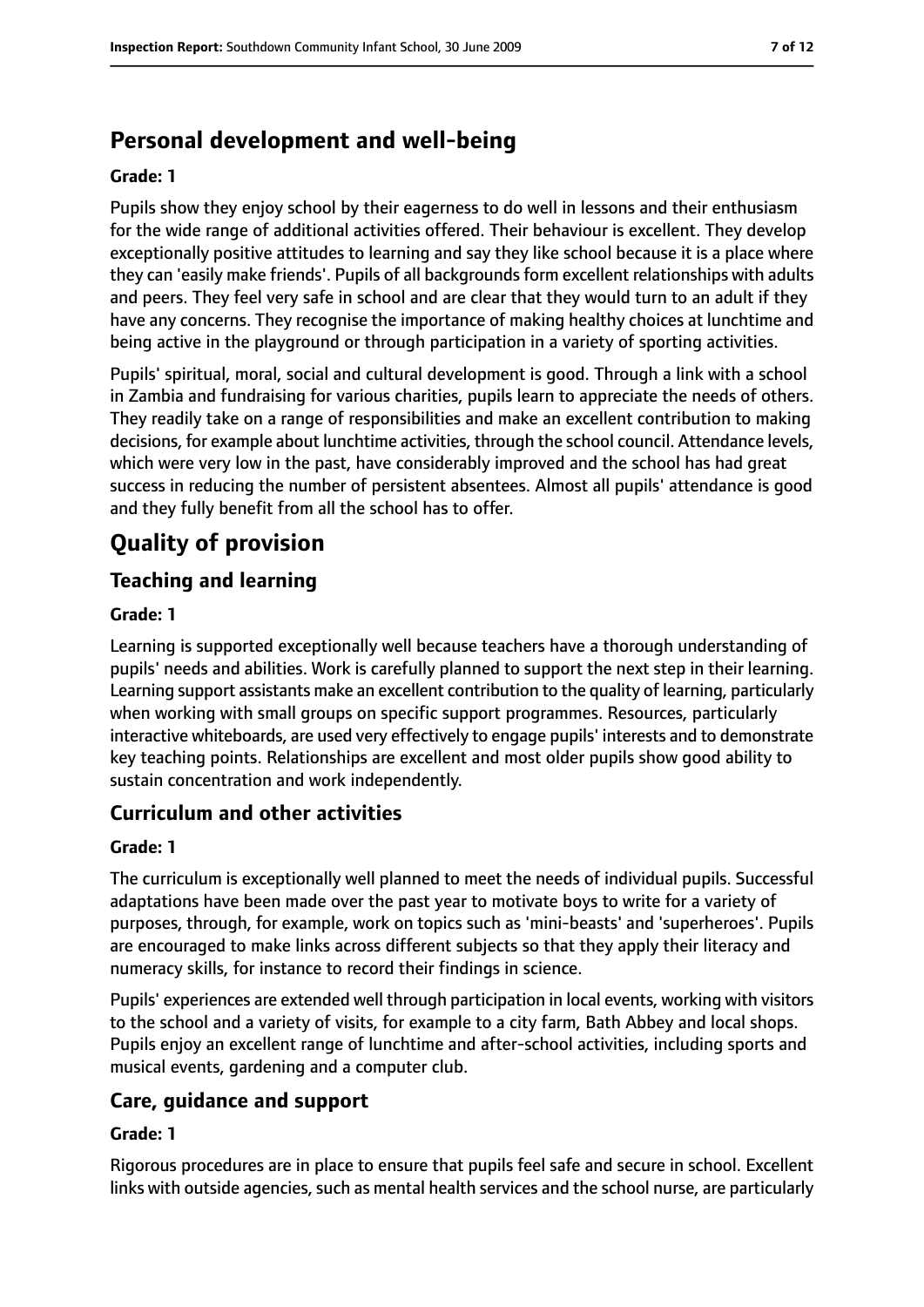successful in supporting the needs of individual pupils and their families. Attendance has significantly improved due to the school's rigorous systems to encourage regular attendance and provide specific support or challenge to a few families where children have frequent absences.

Pupils' progress is carefully tracked and frequently reviewed so that adjustments can be quickly made to address any gaps where necessary. In lessons, targets for each pupil support their rapid gains in key skills in literacy and numeracy. Most pupils are very aware of their targets and very keen to succeed in meeting these.

Pupils with specific needs benefit from an excellent range of well-targeted programmes that have a significant impact on their learning. Progress is often made at an exceptional rate. One child, for example, improved his reading age by two years six months in the course of a twenty-week programme. Pupils learning English as an additional language benefit from extra support and, within a short space of time, are making progress at the same rate as their peers.

# **Leadership and management**

#### **Grade: 1**

The headteacher and staff share a clear sense of direction and are continually seeking to further enhance opportunities for learning wherever possible. This has resulted in the rise in standards seen over the past two years. This, together with the impact of initiatives to bring about improvement, for example in tackling poor attendance and improving boys' skills in literacy, demonstrate outstanding capacity to improve further.

Staff with leadership roles make an excellent contribution to school development. Each is involved in checking on the effectiveness of the areas that they oversee. A range of monitoring activities, including scrutiny of work and planning and discussions with pupils, contribute to regular evaluation of strengths and areas for improvement. Governors are very supportive of the school and are increasingly involved in asking questions about the effectiveness of its work. The school is highly effective in meeting the needs of its community, making use of local facilities and contributing to a wide variety of events within the locality. However, links with contrasting areas within the United Kingdom and the wider world are underdeveloped.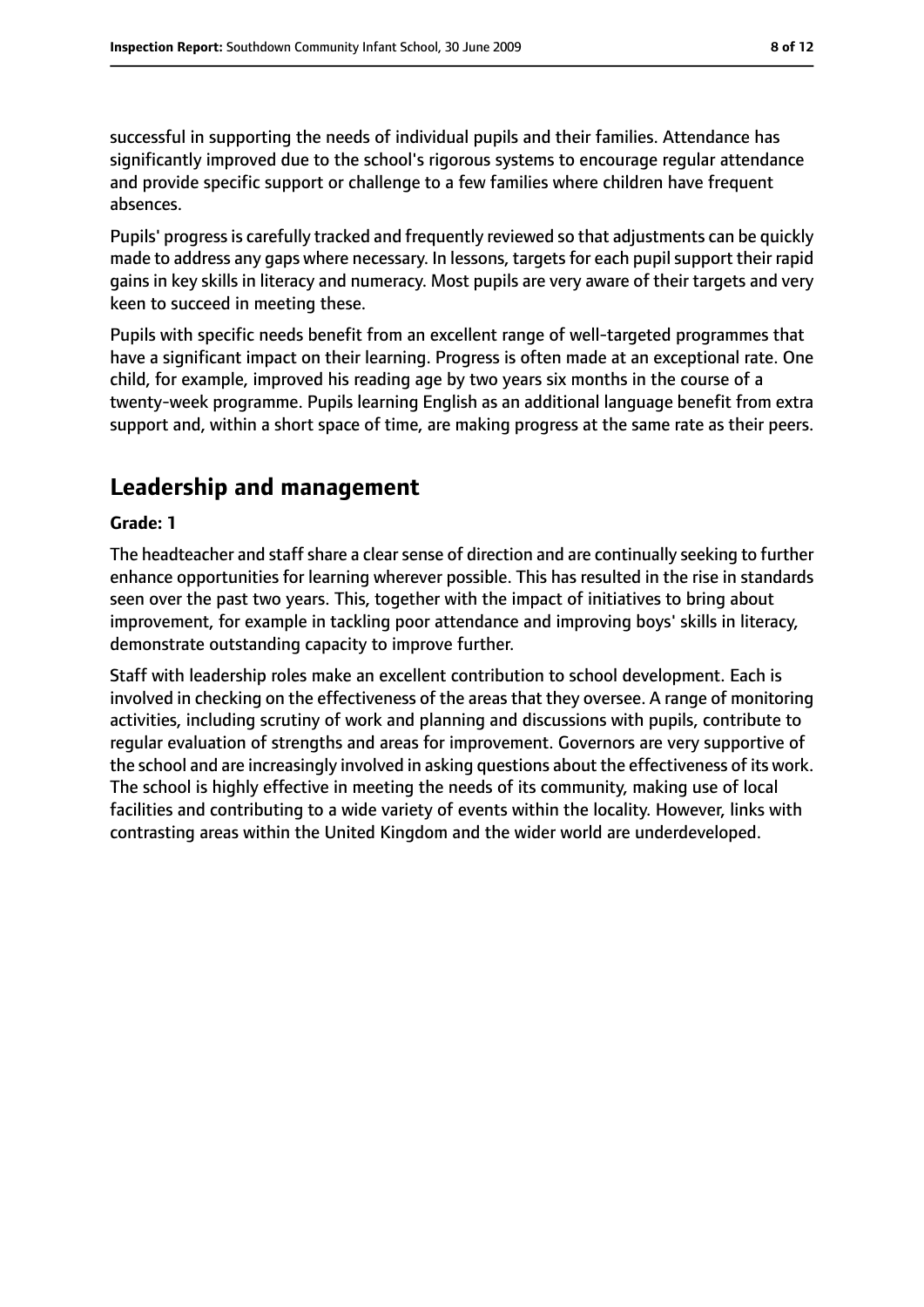**Any complaints about the inspection or the report should be made following the procedures set out in the guidance 'Complaints about school inspection', which is available from Ofsted's website: www.ofsted.gov.uk.**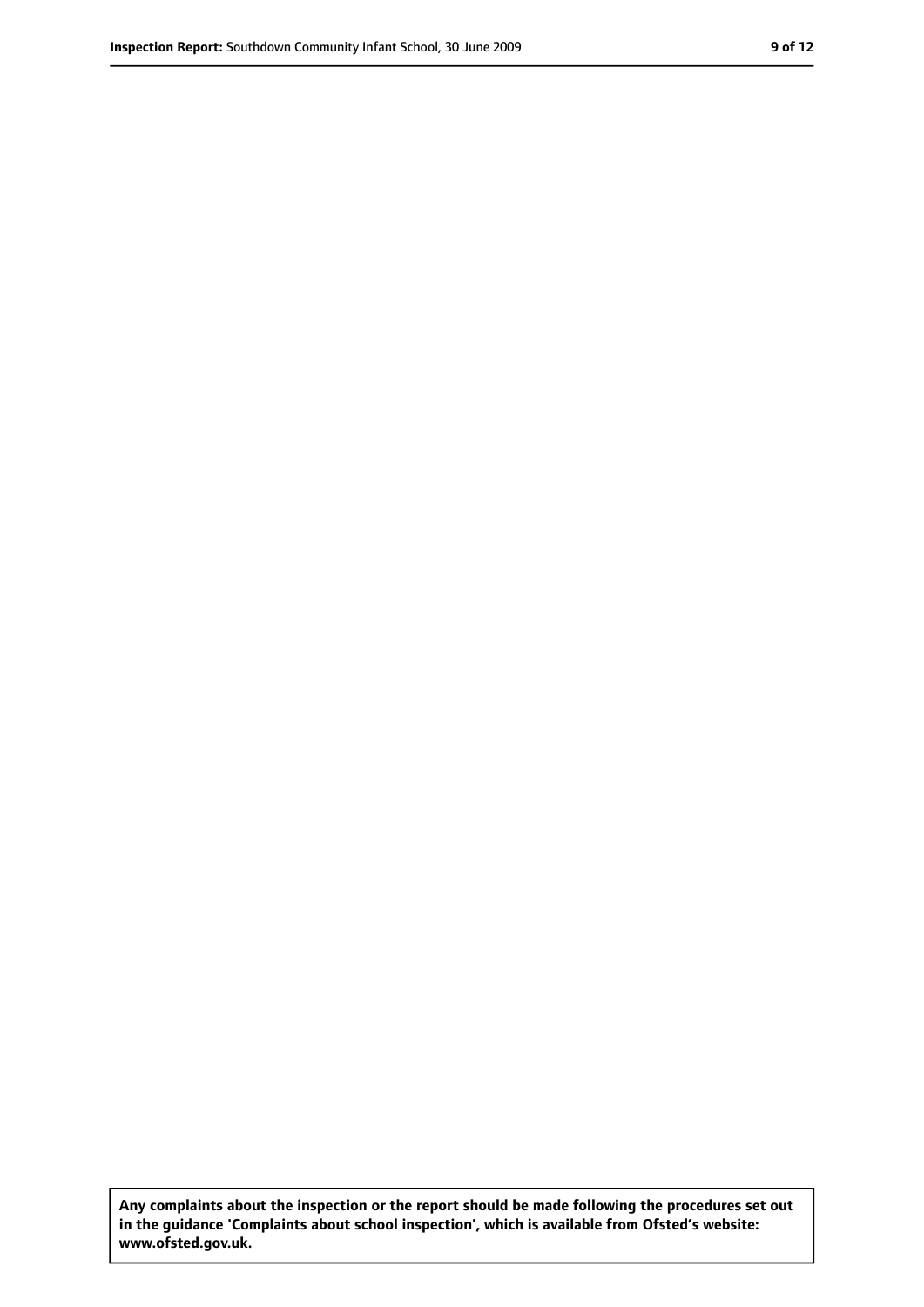# **Inspection judgements**

| Key to judgements: grade 1 is outstanding, grade 2 good, grade 3 satisfactory, and | <b>School</b> |
|------------------------------------------------------------------------------------|---------------|
| arade 4 inadequate                                                                 | Overall       |

## **Overall effectiveness**

| How effective, efficient and inclusive is the provision of<br>education, integrated care and any extended services in meeting the<br>needs of learners? |     |
|---------------------------------------------------------------------------------------------------------------------------------------------------------|-----|
| Effective steps have been taken to promote improvement since the last<br>inspection                                                                     | Yes |
| How well does the school work in partnership with others to promote learners'<br>well being?                                                            |     |
| The capacity to make any necessary improvements                                                                                                         |     |

# **Effectiveness of the Early Years Foundation Stage**

| How effective is the provision in meeting the needs of children in the<br><b>EYFS?</b>       |  |
|----------------------------------------------------------------------------------------------|--|
| How well do children in the EYFS achieve?                                                    |  |
| How good are the overall personal development and well-being of the children<br>in the EYFS? |  |
| How effectively are children in the EYFS helped to learn and develop?                        |  |
| How effectively is the welfare of children in the EYFS promoted?                             |  |
| How effectively is provision in the EYFS led and managed?                                    |  |

# **Achievement and standards**

| How well do learners achieve?                                                               |  |
|---------------------------------------------------------------------------------------------|--|
| The standards <sup>1</sup> reached by learners                                              |  |
| $\mid$ How well learners make progress, taking account of any significant variations $\mid$ |  |
| between groups of learners                                                                  |  |
| How well learners with learning difficulties and/or disabilities make progress              |  |

<sup>&</sup>lt;sup>1</sup>Grade 1 - Exceptionally and consistently high; Grade 2 - Generally above average with none significantly below average; Grade 3 - Broadly average to below average; Grade 4 - Exceptionally low.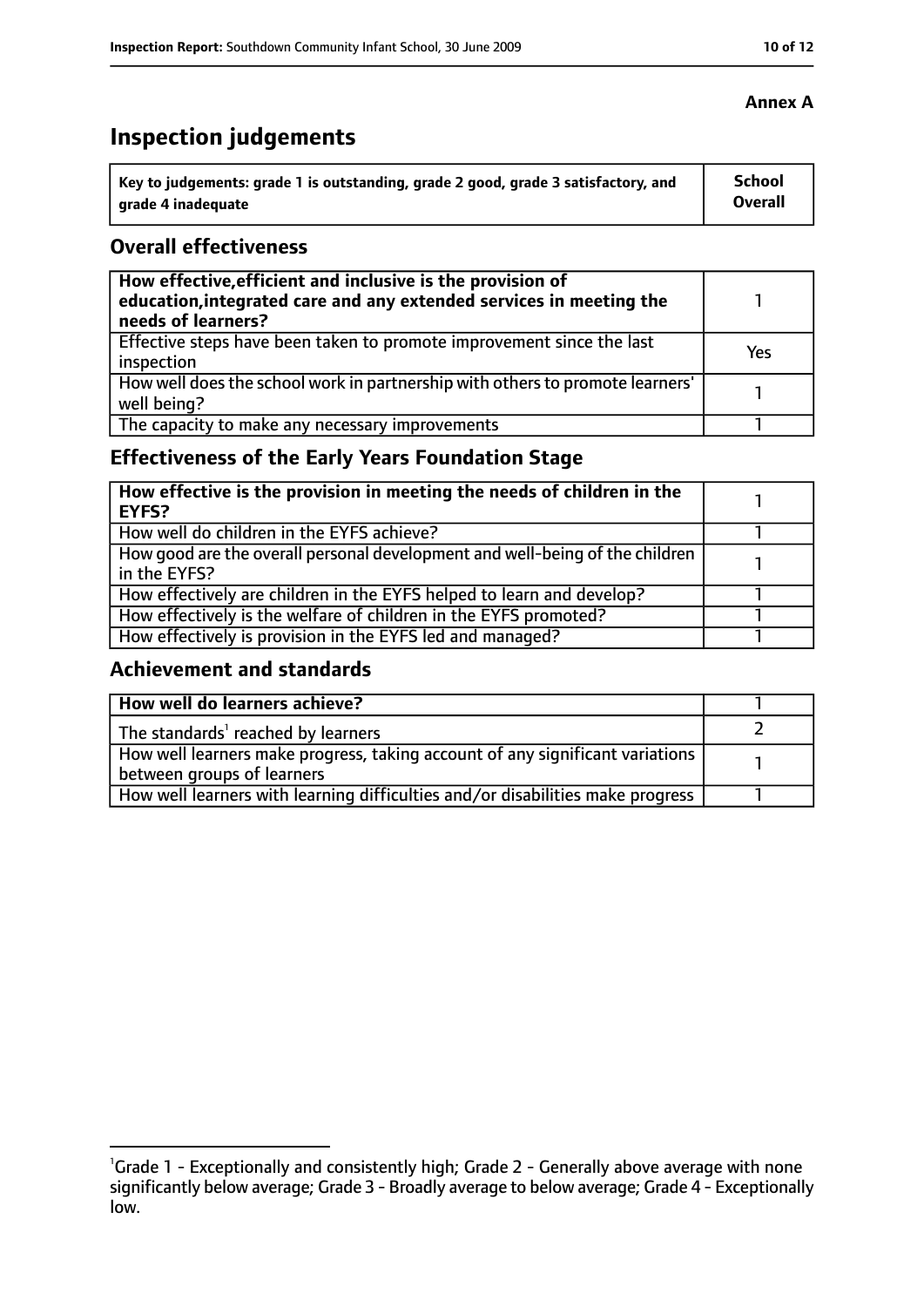# **Personal development and well-being**

| How good are the overall personal development and well-being of the<br>learners?                                 |  |
|------------------------------------------------------------------------------------------------------------------|--|
| The extent of learners' spiritual, moral, social and cultural development                                        |  |
| The extent to which learners adopt healthy lifestyles                                                            |  |
| The extent to which learners adopt safe practices                                                                |  |
| The extent to which learners enjoy their education                                                               |  |
| The attendance of learners                                                                                       |  |
| The behaviour of learners                                                                                        |  |
| The extent to which learners make a positive contribution to the community                                       |  |
| How well learners develop workplace and other skills that will contribute to<br>their future economic well-being |  |

# **The quality of provision**

| $\mid$ How effective are teaching and learning in meeting the full range of<br>  learners' needs?       |  |
|---------------------------------------------------------------------------------------------------------|--|
| How well do the curriculum and other activities meet the range of needs and<br>  interests of learners? |  |
| How well are learners cared for, quided and supported?                                                  |  |

# **Leadership and management**

| How effective are leadership and management in raising achievement<br>and supporting all learners?                                              |     |
|-------------------------------------------------------------------------------------------------------------------------------------------------|-----|
| How effectively leaders and managers at all levels set clear direction leading<br>to improvement and promote high quality of care and education |     |
| How effectively leaders and managers use challenging targets to raise standards                                                                 |     |
| The effectiveness of the school's self-evaluation                                                                                               |     |
| How well equality of opportunity is promoted and discrimination eliminated                                                                      |     |
| How well does the school contribute to community cohesion?                                                                                      |     |
| How effectively and efficiently resources, including staff, are deployed to<br>achieve value for money                                          |     |
| The extent to which governors and other supervisory boards discharge their<br>responsibilities                                                  |     |
| Do procedures for safequarding learners meet current government<br>requirements?                                                                | Yes |
| Does this school require special measures?                                                                                                      | No  |
| Does this school require a notice to improve?                                                                                                   | No  |